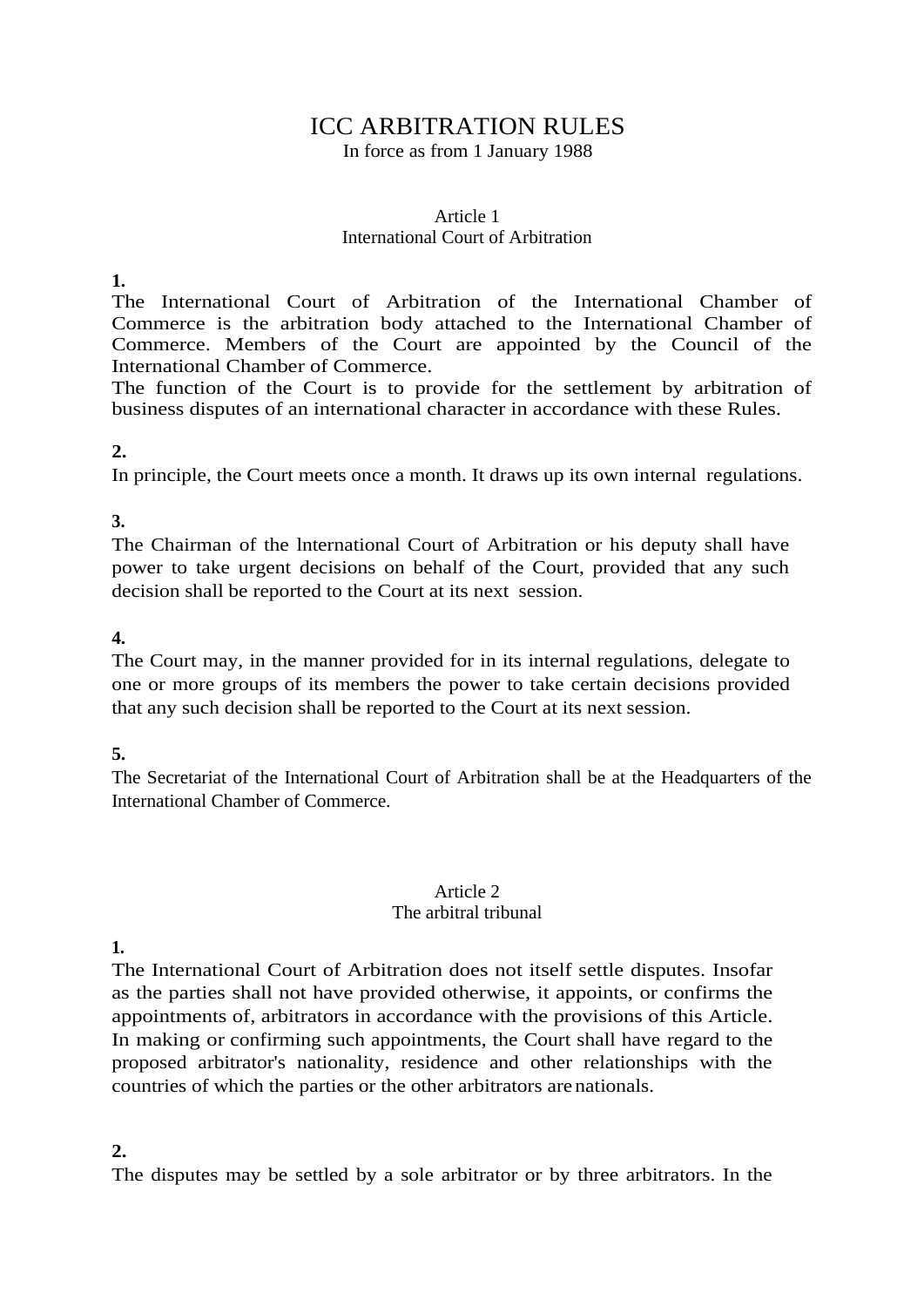following Articles the word "arbitrator" denotes a single arbitrator or three arbitrators as the case may be.

## **3.**

Where the parties have agreed that the disputes shall be settled by a sole arbitrator, they may, by agreement, nominate him for confirmation by the Court. If the parties fail so to nominate a sole arbitrator within 30 days from the date when the Claimant's Request for Arbitration has been communicated to the other party, the sole arbitrator shall be appointed by the Court.

# **4.**

Where the dispute is to be referred to three arbitrators, each party shall nominate in the Request for Arbitration and the Answer thereto respectively one arbitrator for confirmation by the Court. Such person shall be independent of the party nominating him. If a party fails to nominate an arbitrator, the appointment shall be made by the Court.

The third arbitrator, who will act as chairman of the arbitral tribunal, shall be appointed by the Court, unless the parties have provided that the arbitrators nominated by them shall agree on the third arbitrator within a fixed time limit. In such a case the Court shall confirm the appointment of such third arbitrator. Should the two arbitrators fail, within the time limit fixed by the parties or the Court, to reach agreement on the third arbitrator, he shall be appointed by the Court.

# **5.**

Where the parties have not agreed upon the number of arbitrators, the Court shall appoint a sole arbitrator, save where it appears to the Court that the dispute is such as to warrant the appointment of three arbitrators. In such a case the parties shall each have a period of 30 days within which to nominate an arbitrator.

# **6.**

Where the Court is to appoint a sole arbitrator or the chairman of an arbitral tribunal, it shall make the appointment after having requested a proposal from a National Committee of the ICC that it considers to be appropriate. If the Court does not accept the proposal made, or if said National Committee fails to make the proposal requested within the time limit fixed by the Court, the Court may repeat its request or may request a proposal from another appropriate National Committee.

Where the Court considers that the circumstances so demand, it may choose the sole arbitrator or the chairman of the arbitral tribunal from a country where there is no National Committee, provided that neither of the parties objects within the time limit fixed by the Court.

The sole arbitrator or the chairman of the arbitral tribunal shall be chosen from a country other than those of which the parties are nationals. However, in suitable circumstances and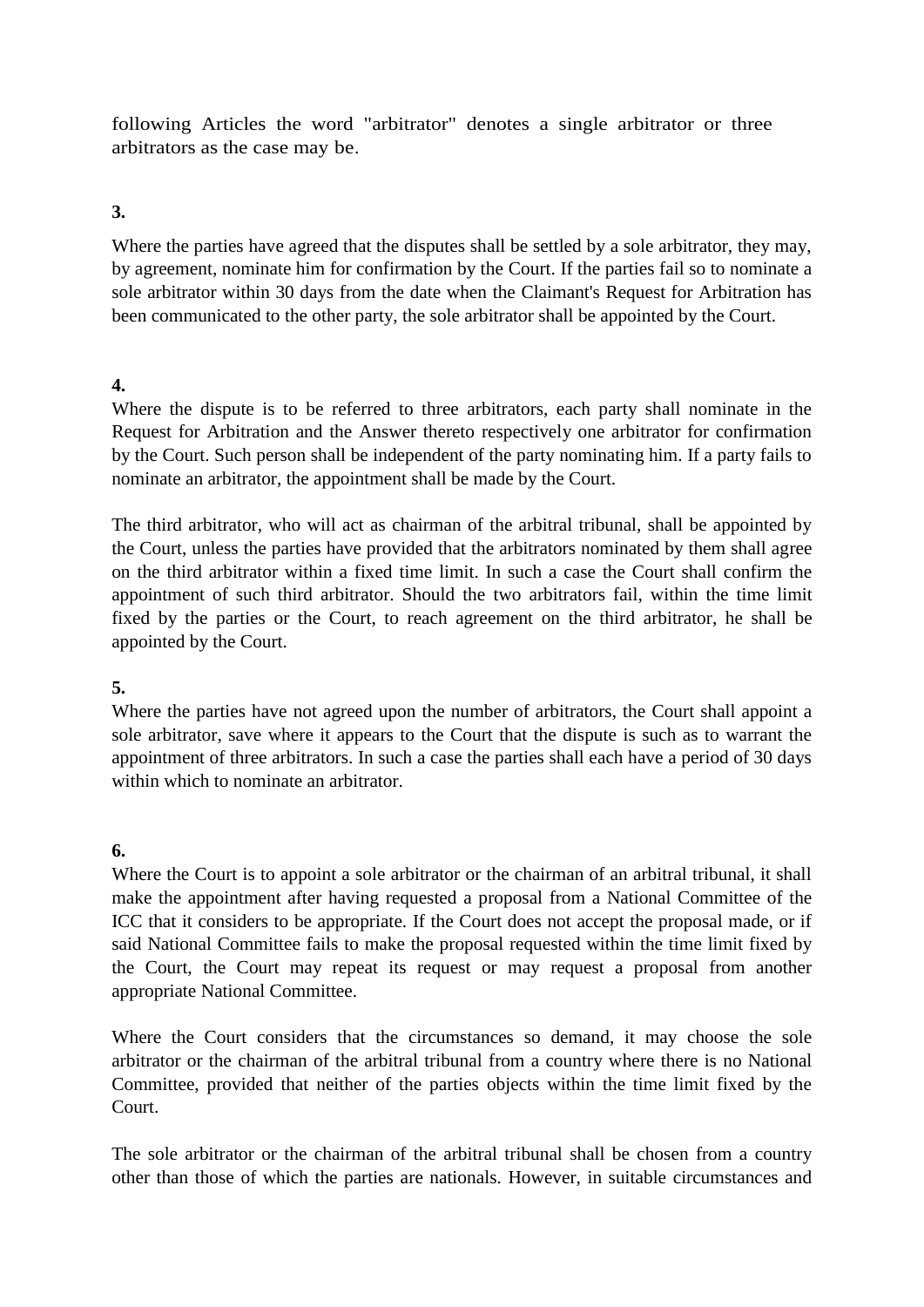provided that neither of the parties objects within the time limit fixed by the Court, the sole arbitrator or the chairman of the arbitral tribunal may be chosen from a country of which any of the parties is a national.

Where the Court is to appoint an arbitrator on behalf of a party which has failed to nominate one, it shall make the appointment after having requested a proposal from the National Committee of the country of which the said party is a national. If the Court does not accept the proposal made, or if said National Committee fails to make the proposal requested within the time limit fixed by the Court, or if the country of which the said party is a national has no National Committee, the Court shall be at liberty to choose any person whom it regards as suitable, after having informed the National Committee of the country of which such person is a national, if one exists.

# **7.**

Every arbitrator appointed or confirmed by the Court must be and remain independent of the parties involved in the arbitration.

Before appointment or confirmation by the Court, a prospective arbitrator shall disclose in writing to the Secretary General of the Court any facts or circumstances which might be of such a nature as to call into question the arbitrator's independence in the eyes of the parties. Upon receipt of such information, the Secretary General of the Court shall provide it to the parties in writing and fix a time limit for any comments from them.

An arbitrator shall immediately disclose in writing to the Secretary General of the Court and the parties any facts or circumstances of a similar nature which may arise between the arbitrator's appointment or confirmation by the Court and the notification of the final award.

# **8.**

A challenge of an arbitrator, whether for an alleged lack of independence or otherwise, is made by the submission to the Secretary General of the Court of a written statement specifying the facts and circumstances on which the challenge is based.

For a challenge to be admissible, it must be sent by a party either within 30 days from receipt by that party of the notification of the appointment or confirmation of the arbitrator by the Court; or within 30 days from the date when the party making the challenge was informed of the facts and circumstances on which the challenge is based, if such date is subsequent to the receipt of the aforementioned notification.

# **9.**

The Court shall decide on the admissibility, and at the same time if need be on the merits, of a challenge after the Secretary General of the Court has accorded an opportunity for the arbitrator concerned, the parties and any other members of the arbitral tribunal to comment in writing within a suitable period of time.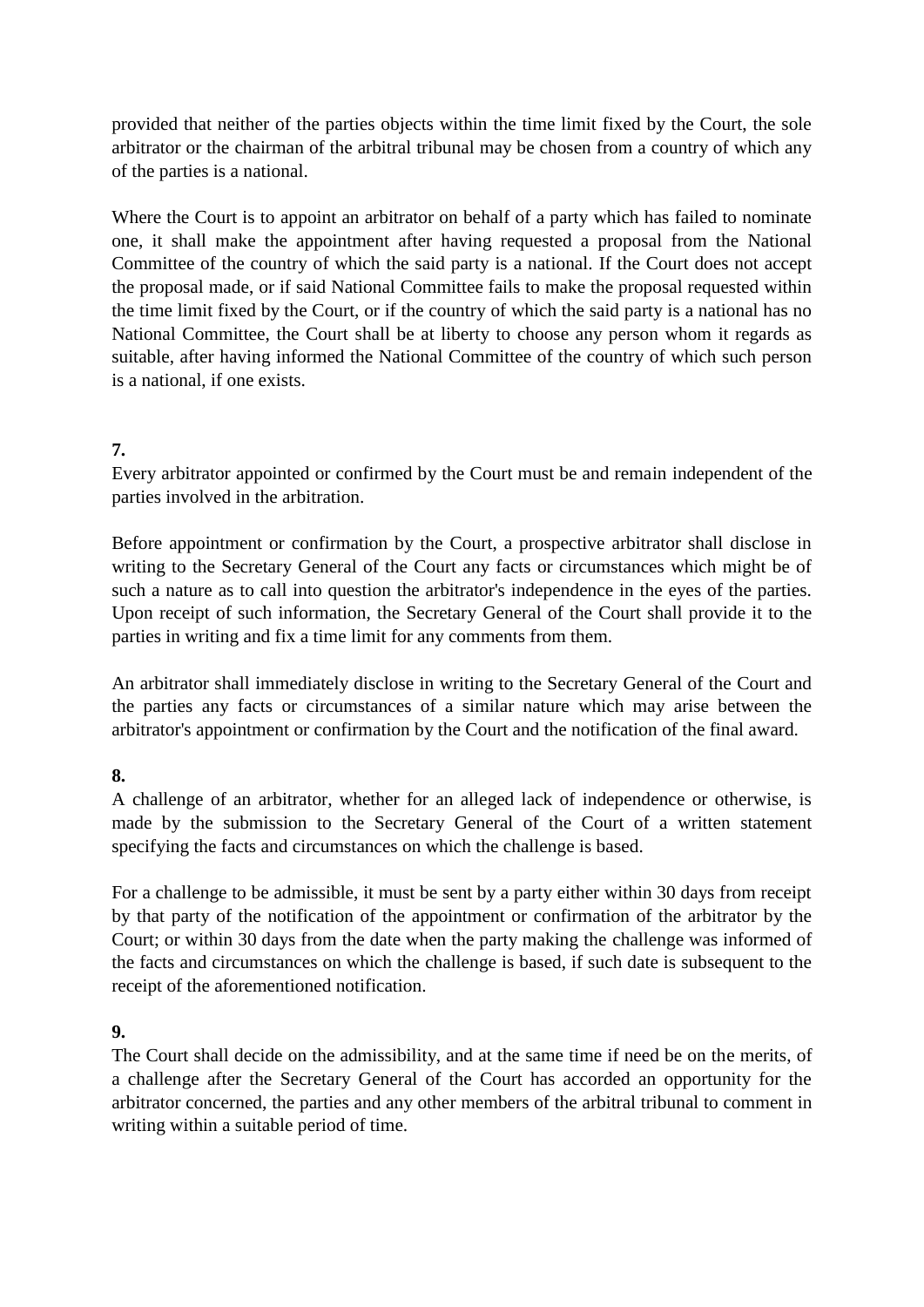# **10.**

An arbitrator shall be replaced upon his death, upon the acceptance by the Court of a challenge, or upon the acceptance by the Court of the arbitrator's resignation.

# **11.**

An arbitrator shall also be replaced when the Court decides that he is prevented *de jure* or *de facto* from fulfilling his functions, or that he is not fulfilling his functions in accordance with the Rules or within the prescribed time limits.

When, on the basis of information that has come to its attention, the Court considers applying the preceding subparagraph, it shall decide on the matter after the Secretary General of the Court has provided such information in writing to the arbitrator concerned, the parties and any other members of the arbitral tribunal and accorded an opportunity to them to comment in writing within a suitable period of time.

# **12.**

In each instance where an arbitrator is to be replaced, the procedure indicated in the preceding paragraphs 3, 4, 5 and 6 shall be followed. Once reconstituted, and after having invited the parties to comment, the arbitral tribunal shall determine if and to what extent prior proceedings shall again take place.

# **13.**

Decisions of the Court as to the appointment, confirmation, challenge or replacement of an arbitrator shall be final.

The reasons for decisions by the Court as to the appointment, confirmation, challenge, or replacement of an arbitrator on the grounds that he is not fulfilling his functions in accordance with the Rules or within the prescribed time limits, shall not be communicated.

# Article 3

#### Request for Arbitration

**1.**

A party wishing to have recourse to arbitration by the International Chamber of Commerce shall submit its Request for Arbitration to the Secretariat of the International Court of Arbitration, through its National Committee or directly. In this latter case the Secretariat shall bring the Request to the notice of the National Committee concerned.

The date when the Request is received by the Secretariat of the Court shall, for all purposes, be deemed to be the date of commencement of the arbitral proceedings.

# **2.**

The Request for Arbitration shall inter alia contain the following information:

- a) names in full, description, and addresses of the parties,
- b) a statement of the Claimant's case,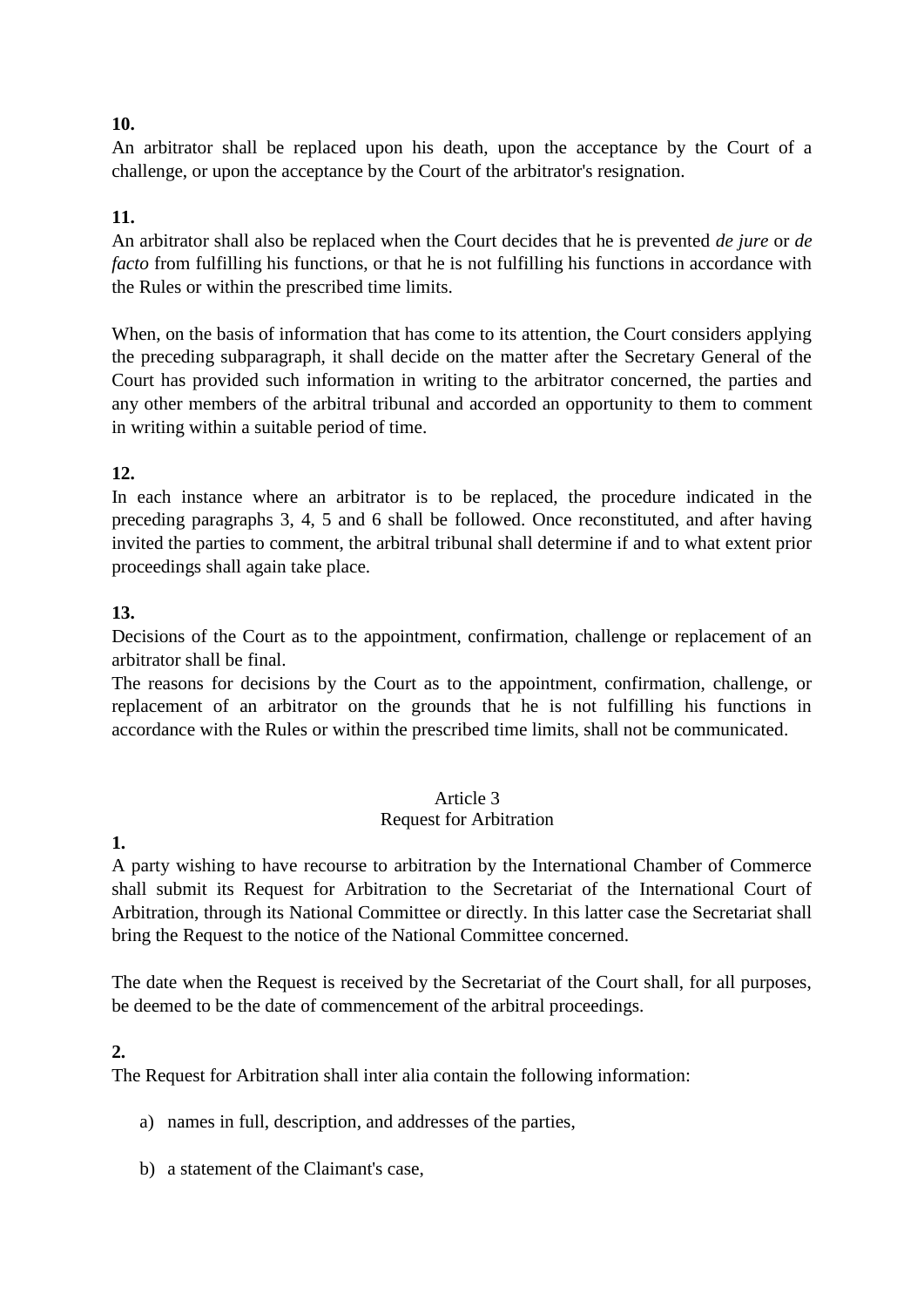- c) the relevant agreements, and in particular the agreement to arbitrate, and such documentation or information as will serve clearly to establish the circumstances of the case,
- d) all relevant particulars concerning the number of arbitrators and their choice in accordance with the provisions of Article 2, above.

## **3.**

The Secretariat shall send a copy of the Request and the documents annexed thereto to the Defendant for his Answer.

# Article 4

# Answer to the Request

**1.**

The Defendant shall within 30 days from the receipt of the documents referred to in paragraph 3 of Article 3 comment on the proposals made concerning the number of arbitrators and their choice and, where appropriate, nominate an arbitrator. He shall at the same time set out his defence and supply relevant documents. In exceptional circumstances the Defendant may apply to the Secretariat for an extension of time for the filing of his defence and his documents. The application must, however, include the Defendant's comments on the proposals made with regard to the number of arbitrators and their choice and also, where appropriate, the nomination of an arbitrator. If the Defendant fails so to do, the Secretariat shall report to the International Court of Arbitration, which shall proceed with the arbitration in accordance with these Rules.

# **2.**

A copy of the Answer and of the documents annexed thereto, if any, shall be communicated to the Claimant for his information.

#### Article 5 Counterclaim

#### **1.**

If the Defendant wishes to make a counterclaim, he shall file the same with the Secretariat, at the same time as his Answer as provided for in Article 4.

# **2.**

It shall be open to the Claimant to file a Reply with the Secretariat within 30 days from the date when the counterclaim was communicated to him.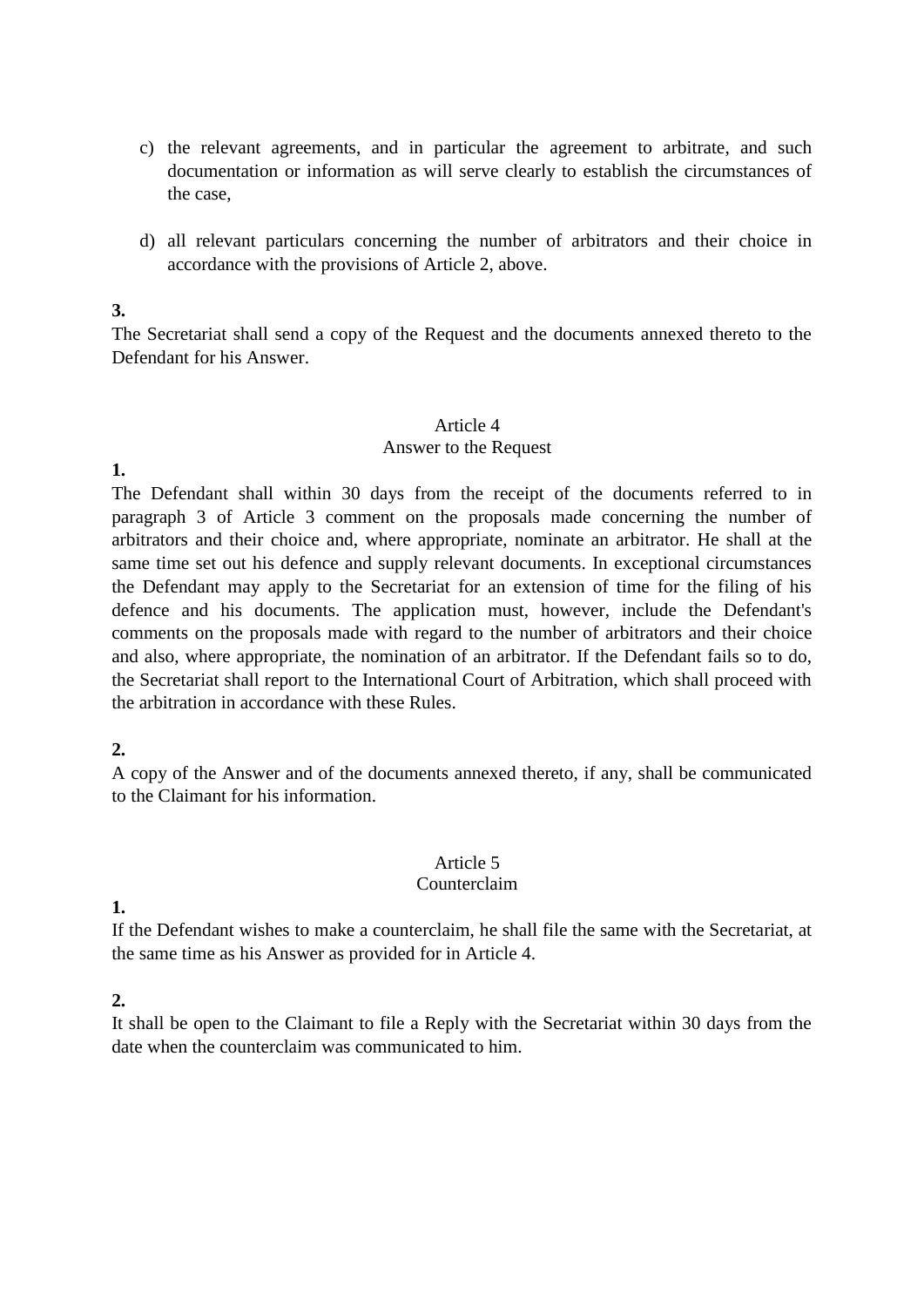#### Article 6

# Pleadings and written statements, notifications or communications

# **1.**

All pleadings and written statements submitted by the parties, as well as all documents annexed thereto, shall be supplied in a number of copies sufficient to provide one copy for each party, plus one for each arbitrator, and one for the Secretariat.

# **2.**

All notifications or communications from the Secretariat and the arbitrator shall be validly made if they are delivered against receipt or forwarded by registered post to the address or last known address of the party for whom the same are intended as notified by the party in question or by the other party as appropriate.

# **3.**

Notification or communication shall be deemed to have been effected on the day when it was received, or should, if made in accordance with the preceding paragraph, have been received by the party itself or by its representative.

# **4.**

Periods of time specified in the present Rules or in the Internal Rules or set by the International Court of Arbitration pursuant to its authority under any of these Rules shall start to run on the day following the date a notification or communication is deemed to have been effected in accordance with the preceding paragraph. When, in the country where the notification or communication is deemed to have been effected, the day next following such date is an official holiday or a non-business day, the period of time shall commence on the first following working day. Official holidays and non-working days are included in the calculation of the period of time. If the last day of the relevant period of time granted is an official holiday or a non-business day in the country where the notification or communication is deemed to have been effected, the period of time shall expire at the end of the first following working day.

# Article 7

# Absence of agreement to arbitrate

Where there is no prima facie agreement between the parties to arbitrate or where there is an agreement but it does not specify the International Chamber of Commerce, and if the Defendant does not file an Answer within the period of 30 days provided by paragraph 1 of Article 4 or refuses arbitration by the International Chamber of Commerce, the Claimant shall be informed that the arbitration cannot proceed.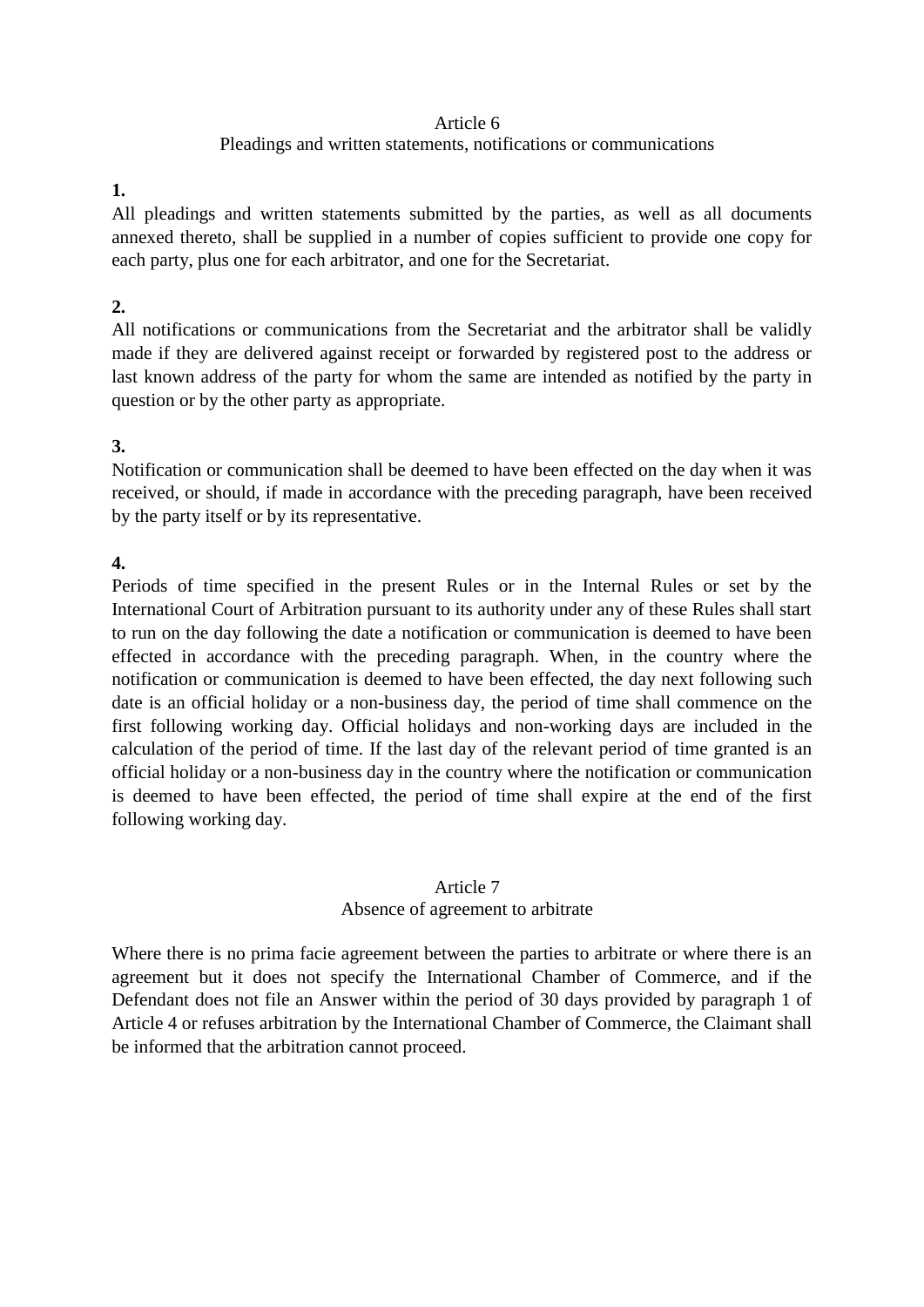#### Article 8 Effect of the agreement to arbitrate

# **1.**

Where the parties have agreed to submit to arbitration by the International Chamber of Commerce, they shall be deemed thereby to have submitted ipso facto to the present Rules.

# **2.**

If one of the parties refuses or fails to take part in the arbitration, the arbitration shall proceed notwithstanding such refusal or failure.

# **3.**

Should one of the parties raise one or more pleas concerning the existence or validity of the agreement to arbitrate and should the International Court of Arbitration be satisfied of the prima facie existence of such an agreement, the Court may, without prejudice to the admissibility or merits of the plea or pleas, decide that the arbitration shall proceed. In such a case any decision as to the arbitrator's jurisdiction shall be taken by the arbitrator himself.

# **4.**

Unless otherwise provided, the arbitrator shall not cease to have jurisdiction by reason of any claim that the contract is null and void or allegation that it is inexistent provided that he upholds the validity of the agreement to arbitrate. He shall continue to have jurisdiction, even though the contract itself may be inexistent or null and void, to determine the respective rights of the parties and to adjudicate upon their claims and pleas.

# **5.**

Before the file is transmitted to the arbitrator, and in exceptional circumstances even thereafter, the parties shall be at liberty to apply to any competent judicial authority for interim or conservatory measures, and they shall not by so doing be held to infringe the agreement to arbitrate or to affect the relevant powers reserved to the arbitrator.

Any such application and any measures taken by the judicial authority must be notified without delay to the Secretariat of the International Court of Arbitration. The Secretariat shall inform the arbitrator thereof.

#### Article 9 Advance to cover costs of arbitration

# **1.**

The International Court of Arbitration shall fix the amount of the advance on costs in a sum likely to cover the costs of arbitration of the claims which have been referred to it.

Where, apart from the principal claim, one or more counterclaims are submitted, the Court may fix separate advances on costs for the principal claim and the counterclaim or counterclaims.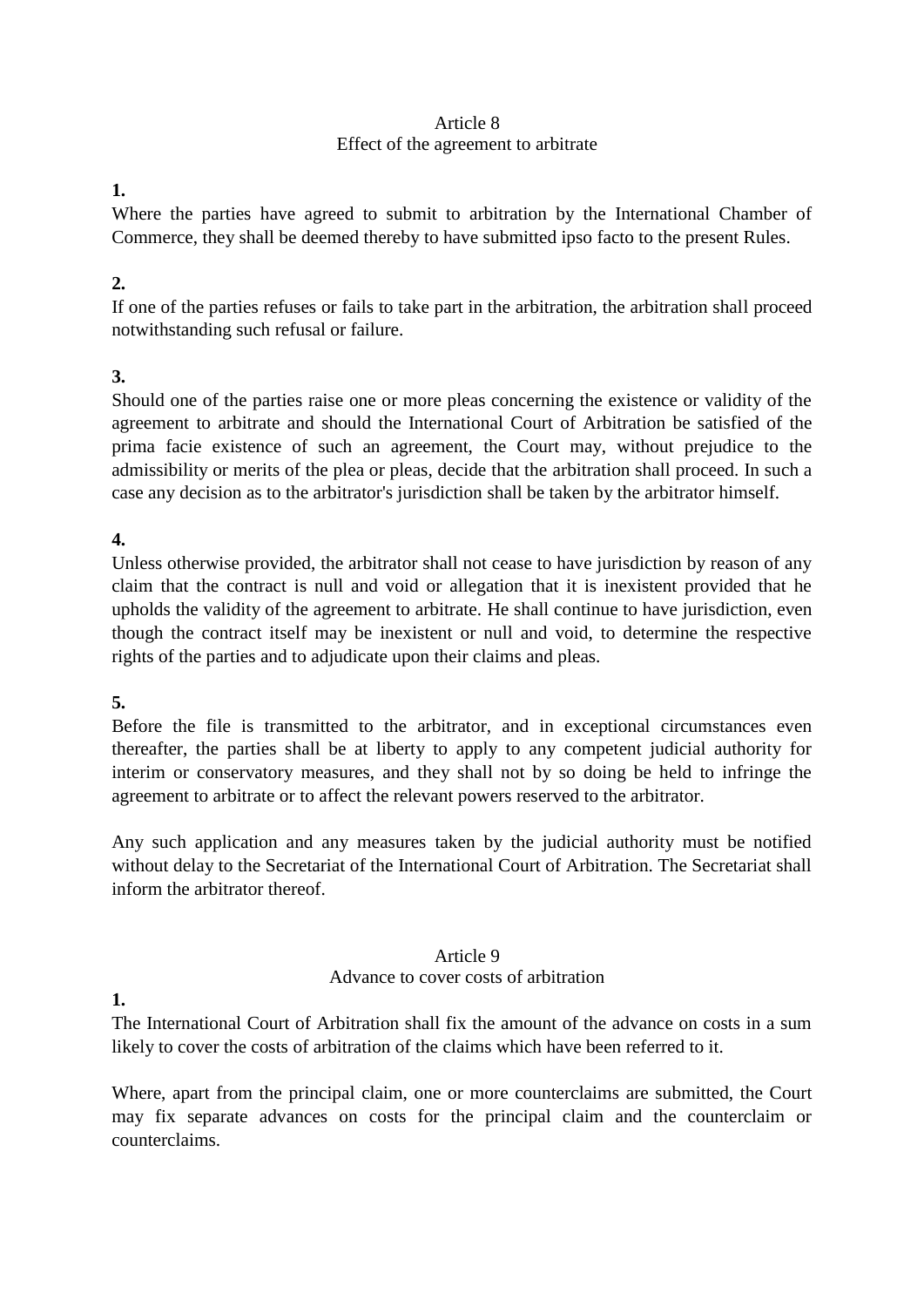# **2.**

The advance on costs shall be payable in equal shares by the Claimant or Claimants and the Defendant or Def end ant s. However, any one party shall be free to pay the whole of the advance on costs in respect of the claim or the counterclaim should the other party fail to pay its share.

# **3.**

The Secretariat may make the transmission of the file to the arbitrator conditional upon the payment by the parties or one of them of the whole or part of the advance on costs to the International Chamber of Commerce.

# **4.**

When the Terms of Reference are communicated to the Court in accordance with the provisions of Article 13, the Court shall verify whether the requests for the advance on costs have been complied with.

The Terms of Reference shall only become operative and the arbitrator shall only proceed in respect of those claims for which the advance on costs has been duly paid to the International Chamber of Commerce.

# Article 10

# Transmission of the file to the arbitrator

Subject to the provisions of Article 9, the Secretariat shall transmit the file to the arbitrator as soon as it has received the Defendant's Answer to the Request for Arbitration, at the latest upon the expiry of the time limits fixed in Articles 4 and 5 above for the filing of these documents.

#### Article 11 Rules governing the proceedings

The rules governing the proceedings before the arbitrator shall be those resulting from these Rules and, where these Rules are silent, any rules which the parties (or, failing them, the arbitrator) may settle, and whether or not reference is thereby made to a municipal procedural law to be applied to the arbitration.

# Article 12

# Place of arbitration

The place of arbitration shall be fixed by the International Court of Arbitration, unless agreed upon by the parties.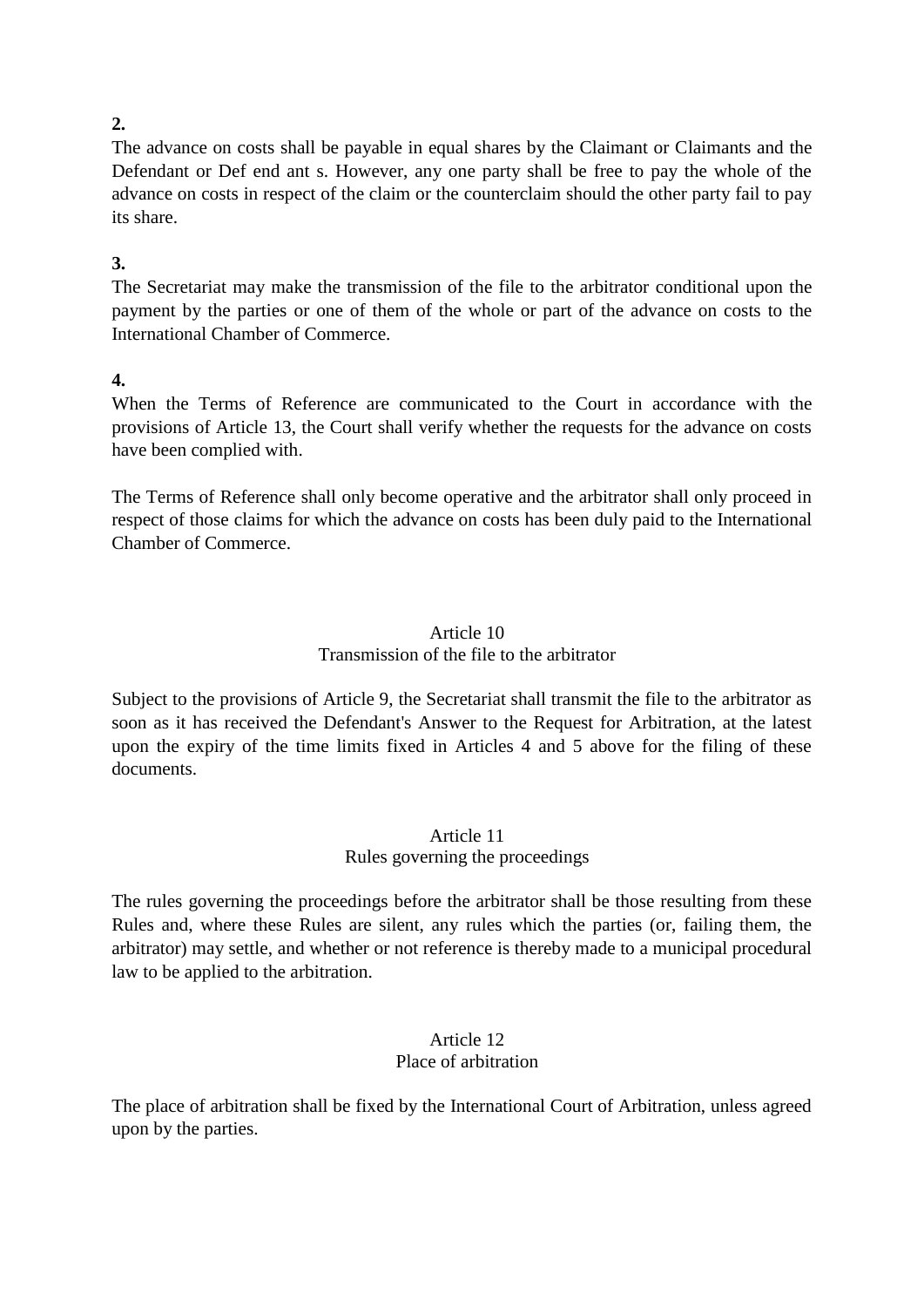# Article 13

# Terms of Reference

# **1.**

Before proceeding with the preparation of the case, the arbitrator shall draw up, on the basis of the documents or in the presence of the parties and in the light of their most recent submissions, a document defining his Terms of Reference. This document shall include the following particulars:

- a) the full names and description of the parties,
- b) the addresses of the parties to which notifications or communications arising in the course of the arbitration may validly be made,
- c) a summary of the parties' respective claims,
- d) definition of the issues to be determined,
- e) the arbitrator's full name, description and address,
- f) the place of arbitration,
- g) particulars of the applicable procedural rules and, if such is the case, reference to the power conferred upon the arbitrator to act as amiable compositeur,
- h) such other particulars as may be required to make the arbitral award enforceable in law or may be regarded as helpful by the International Court of Arbitration or the arbitrator.

# **2.**

The document mentioned in paragraph 1 of this Article shall be signed by the parties and the arbitrator. Within two months of the date when the file has been transmitted to him, the arbitrator shall transmit to the Court the said document signed by himself and by the parties. The Court may, pursuant to a reasoned request from the arbitrator or if need be on its own initiative, extend this time limit if it decides it is necessary to do so.

Should one of the parties refuse to take part in the drawing up of the said document or to sign the same, the Court, if it is satisfied that the case is one of those mentioned in paragraphs 2 and 3 of Article 8, shall take such action as is necessary for its approval. Thereafter the Court shall set a time limit for the signature of the statement by the defaulting party and on expiry of that time limit the arbitration shall proceed and the award shall be made.

# **3.**

The parties shall be free to determine the law to be applied by the arbitrator to the merits of the dispute. In the absence of any indication by the parties as to the applicable law, the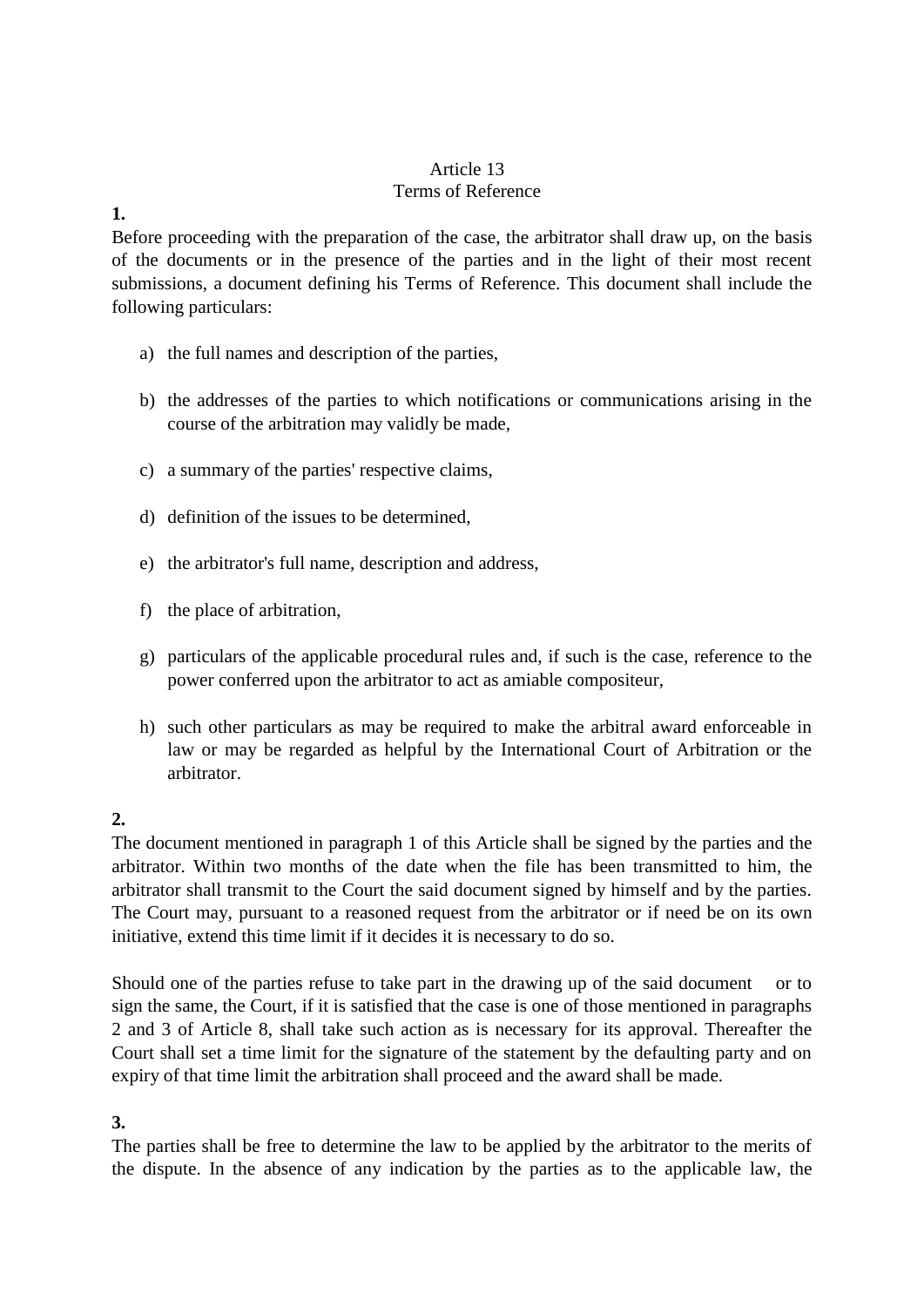arbitrator shall apply the law designated as the proper law by the rule of conflict which he deems appropriate.

## **4.**

The arbitrator shall assume the powers of an amiable compositeur if the parties are agreed to give him such powers.

# **5.**

In all cases the arbitrator shall take account of the provisions of the contract and the relevant trade usages.

# Article 14

# The arbitral proceedings

## **1.**

The arbitrator shall proceed within as short a time as possible to establish the facts of the case by all appropriate means. After study of the written submissions of the parties and of all documents relied upon, the arbitrator shall hear the parties together in person if one of them so requests; and failing such a request he may of his own motion decide to hear them.

In addition, the arbitrator may decide to hear any other person in the presence of the parties or in their absence provided they have been duly summoned.

# **2.**

The arbitrator may appoint one or more experts, define their Terms of Reference, receive their reports and/or hear them in person.

# **3.**

The arbitrator may decide the case on the relevant documents alone if the parties so request or agree.

# Article 15

# **1.**

At the request of one of the parties or if necessary on his own initiative, the arbitrator, giving reasonable notice, shall summon the parties to appear before him on the day and at the place appointed by him and shall so inform the Secretariat of the International Court of Arbitration.

# **2.**

If one of the parties, although duly summoned, fails to appear, the arbitrator, if he is satisfied that the summons was duly received and the party is absent without valid excuse, shall have power to proceed with the arbitration, and such proceedings shall be deemed to have been conducted in the presence of all parties.

# **3.**

The arbitrator shall determine the language or languages of the arbitration, due regard being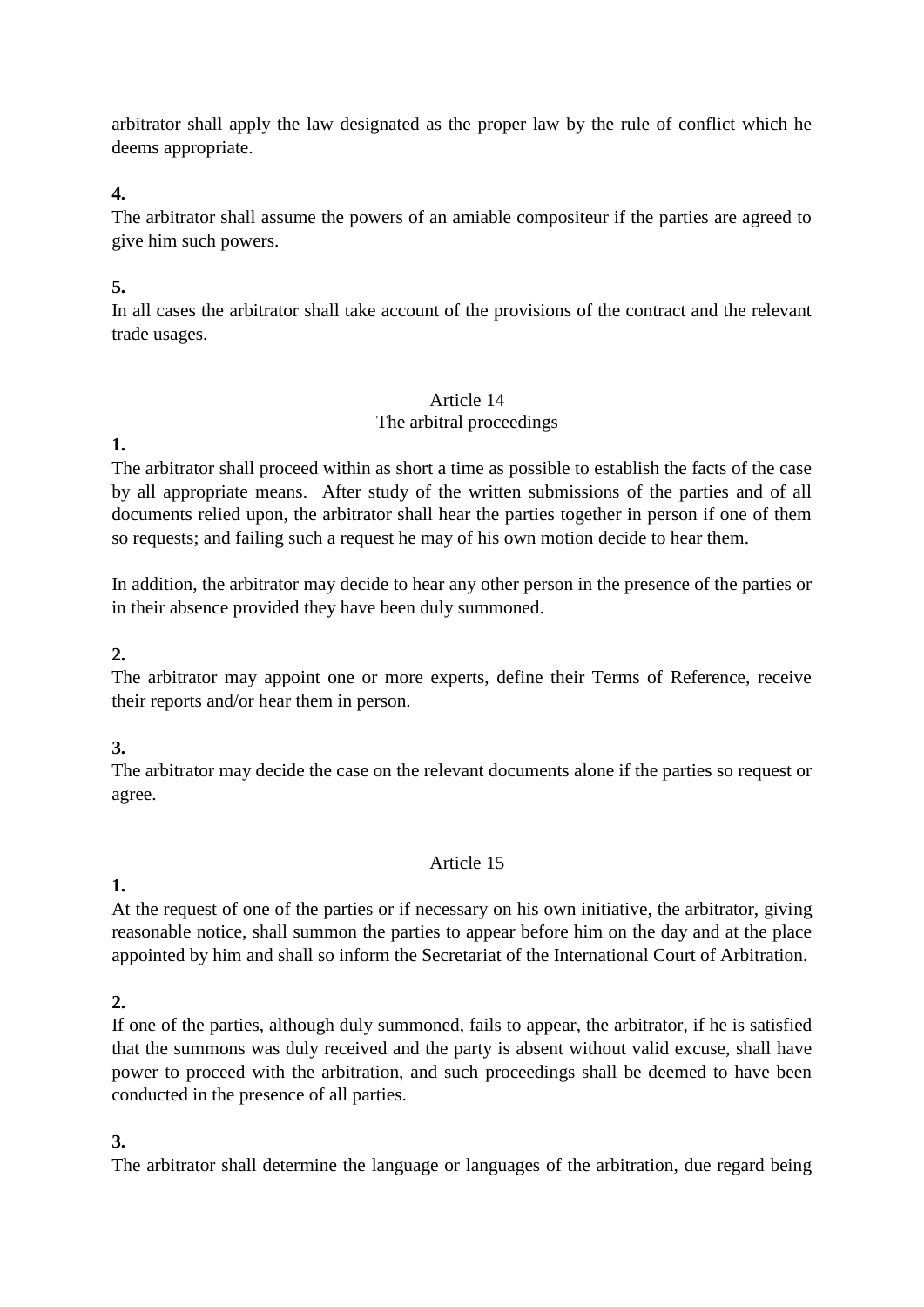paid to all the relevant circumstances and in particular to the language of the contract.

**4.**

The arbitrator shall be in full charge of the hearings, at which all the parties shall be entitled to be present. Save with the approval of the arbitrator and of the parties, persons not involved in the proceedings shall not be admitted.

**5.**

The parties may appear in person or through duly accredited agents. In addition, they may be assisted by advisers.

# Article 16

The parties may make new claims or counterclaims before the arbitrator on condition that these remain within the limits fixed by the Terms of Reference provided for in Article 13 or that they are specified in a rider to that document, signed by the parties and communicated to the International Court of Arbitration.

# Article 17

# Award by consent

If the parties reach a settlement after the file has been transmitted to the arbitrator in accordance with Article 10, the same shall be recorded in the form of an arbitral award made by consent of the parties.

# Article 18

# Time limit for award

# **1.**

The time limit within which the arbitrator must render his award is fixed at six months. Once the terms of Article 9(4) have been satisfied, such time limit shall start to run from the date of the last signature by the arbitrator or of the parties of the document mentioned in Article 13, or from the expiry of the time limit granted to a party by virtue of Article 13(2), or from the date that the Secretary General of the International Court of Arbitration notifies the arbitrator that the advance on costs is paid in full, if such notification occurs later.

# **2.**

The Court may, pursuant to a reasoned request from the arbitrator or if need be on its own initiative, extend this time limit if it decides it is necessary to do so.

**3.**

Where no such extension is granted and, if appropriate, after application of the provisions of Article 2(11), the Court shall determine the manner in which the dispute is to be resolved.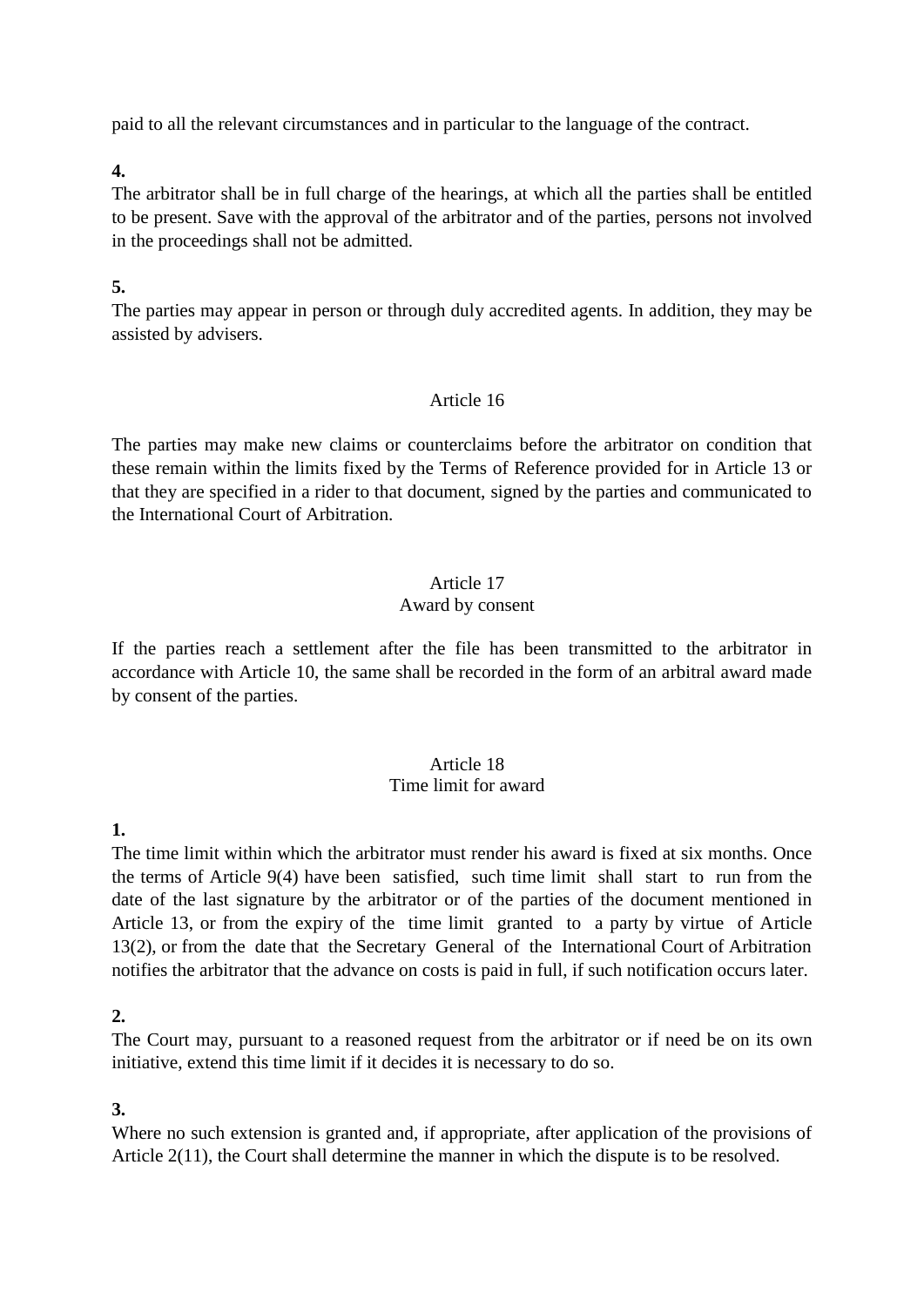#### Article 19 Award by three arbitrators

When three arbitrators have been appointed, the award is given by a majority decision. If there be no majority, the award shall be made by the Chairman of the arbitral tribunal alone.

## Article 20 Decision as to costs of arbitration

## **1.**

The arbitrator's award shall in addition to dealing with the merits of the case, fix the costs of the arbitration and decide which of the parties shall bear the costs or in what proportions the costs shall be borne by the parties.

# **2.**

The costs of the arbitration shall include the arbitrator's fees and the administrative costs fixed by the International Court of Arbitration in accordance with the scale annexed to the present Rules, the expenses, if any, of the arbitrator, the fees and expenses of any experts, and the normal legal costs incurred by the parties.

# **3.**

The Court may fix the arbitrator's fees at a figure higher or lower than that which would result from the application of the annexed scale if in the exceptional circumstances of the case this appears to be necessary.

# Article 21

# Scrutiny of award by the Court

Before signing an award, whether partial or definitive, the arbitrator shall submit it in draft form to the International Court of Arbitration. The Court may lay down modifications as to the form of the award and, without affecting the arbitrator's liberty of decision, may also draw his attention to points of substance. No award shall be signed until it has been approved by the Court as to its form.

# Article 22

# Making of award

The arbitral award shall be deemed to be made at the place of the arbitration proceedings and on the date when it is signed by the arbitrator.